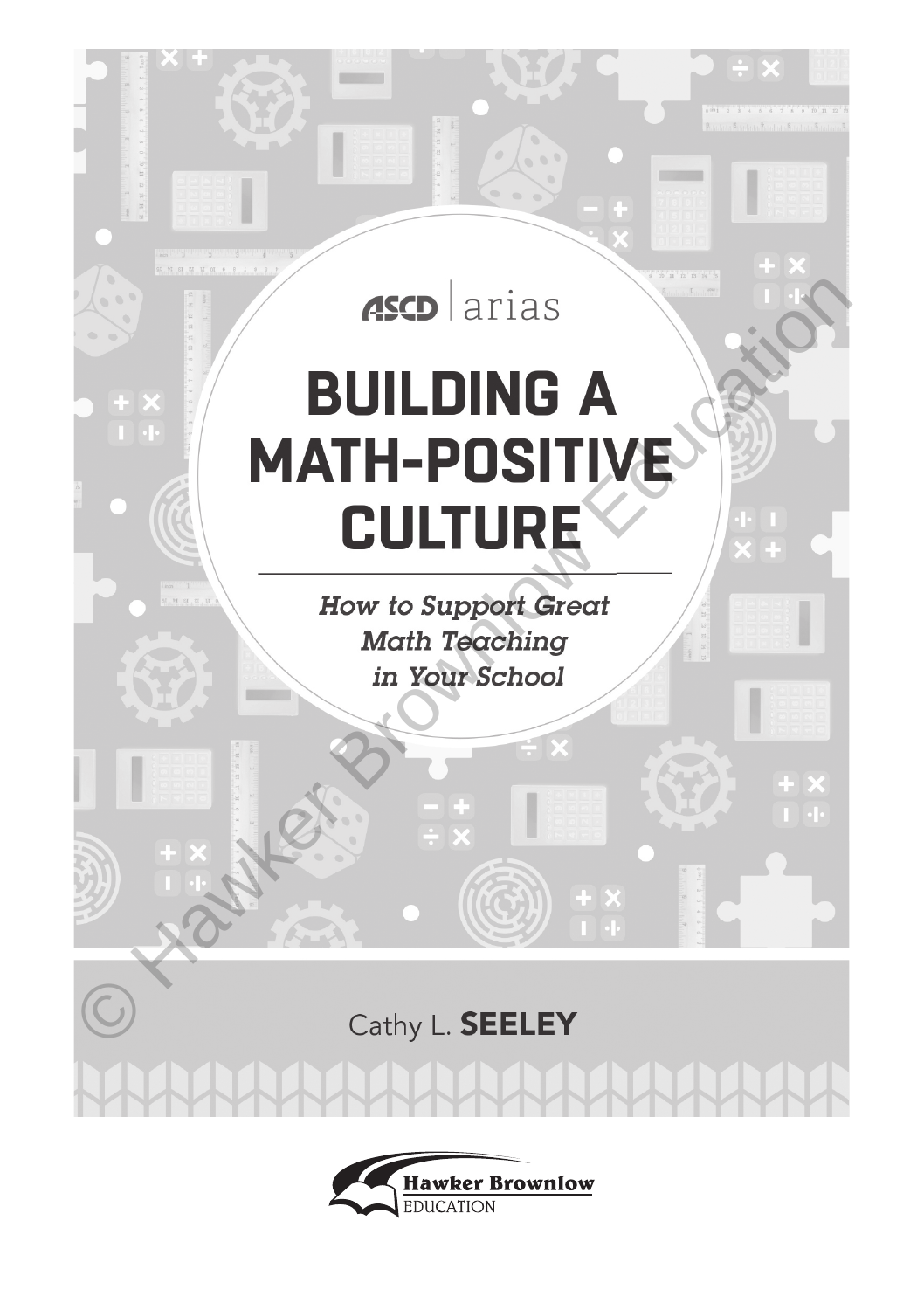| ASCD arias<br><b>BUILDING A</b><br><b>MATH-POSITIVE</b><br>CULTURE    |
|-----------------------------------------------------------------------|
| <b>How to Support Great</b><br><b>Math Teaching</b><br>in Your School |
| Introduction<br>. 1                                                   |
|                                                                       |
| What Should a Good Mathematics Program Look Like?7                    |
| How Do I Recognize, Support, and                                      |
|                                                                       |
|                                                                       |
|                                                                       |
|                                                                       |
|                                                                       |
|                                                                       |
|                                                                       |

© 2016 Hawker Brownlow Education • 9781760560157 • SF116068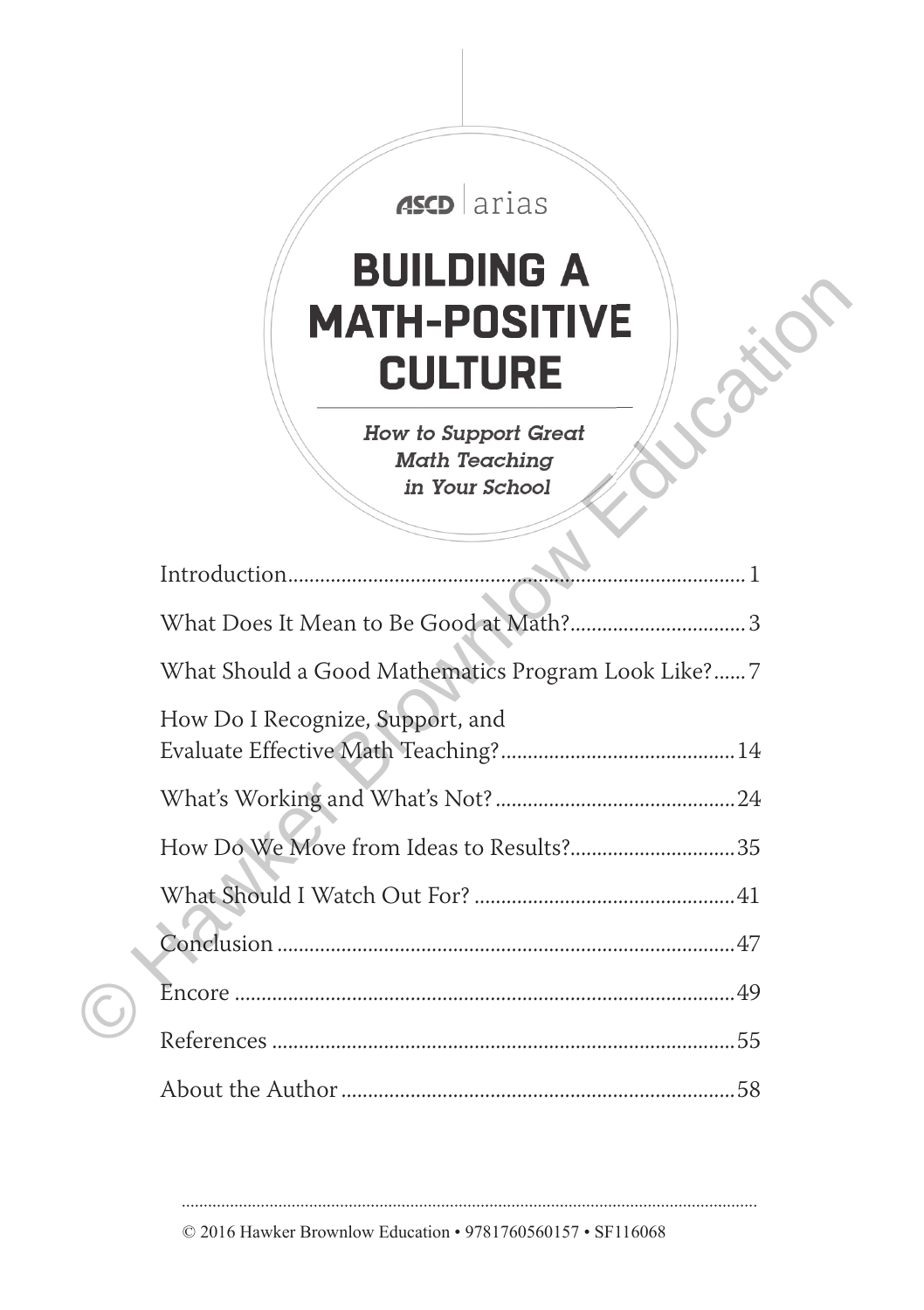

## **Introduction**

It seems that we see headlines almost daily reporting some change in educational policy at the national or state level. A leader who wants to see improved student achievement in mathematics may not know where to start. Will the standards change? What state accountability measures should drive our efforts? Do the experts agree on how to improve mathematics teaching and learning? Forces outside your school or district may seem to offer little in terms of a firm foundation on which to build programmatic changes. But a leader can still make a difference, even in this seemingly volatile environment. The nature of an effective mathematics program remains consistent in many ways, even as we need to make adjustments for the changing world our students face. A leader working with a group of committed teachers can support effective mathematics teaching and learning in several important ways, from providing a boost for a program already showing signs of success to instigating a more substantial turnaround. Introduction<br>
It seems that we see headlines almost daily reporting some<br>
change in educational policy at the national or state level.<br>
leader who wants to see improved student achievement in<br>
mathematics may not know wher

Preparing students for their future calls for fresh thinking about mathematics teaching and learning. Many in the general population don't like math and consider it to be hard. While they may see the usefulness of basic arithmetic (although that skill is becoming less necessary as technological devices become more accessible), they may not see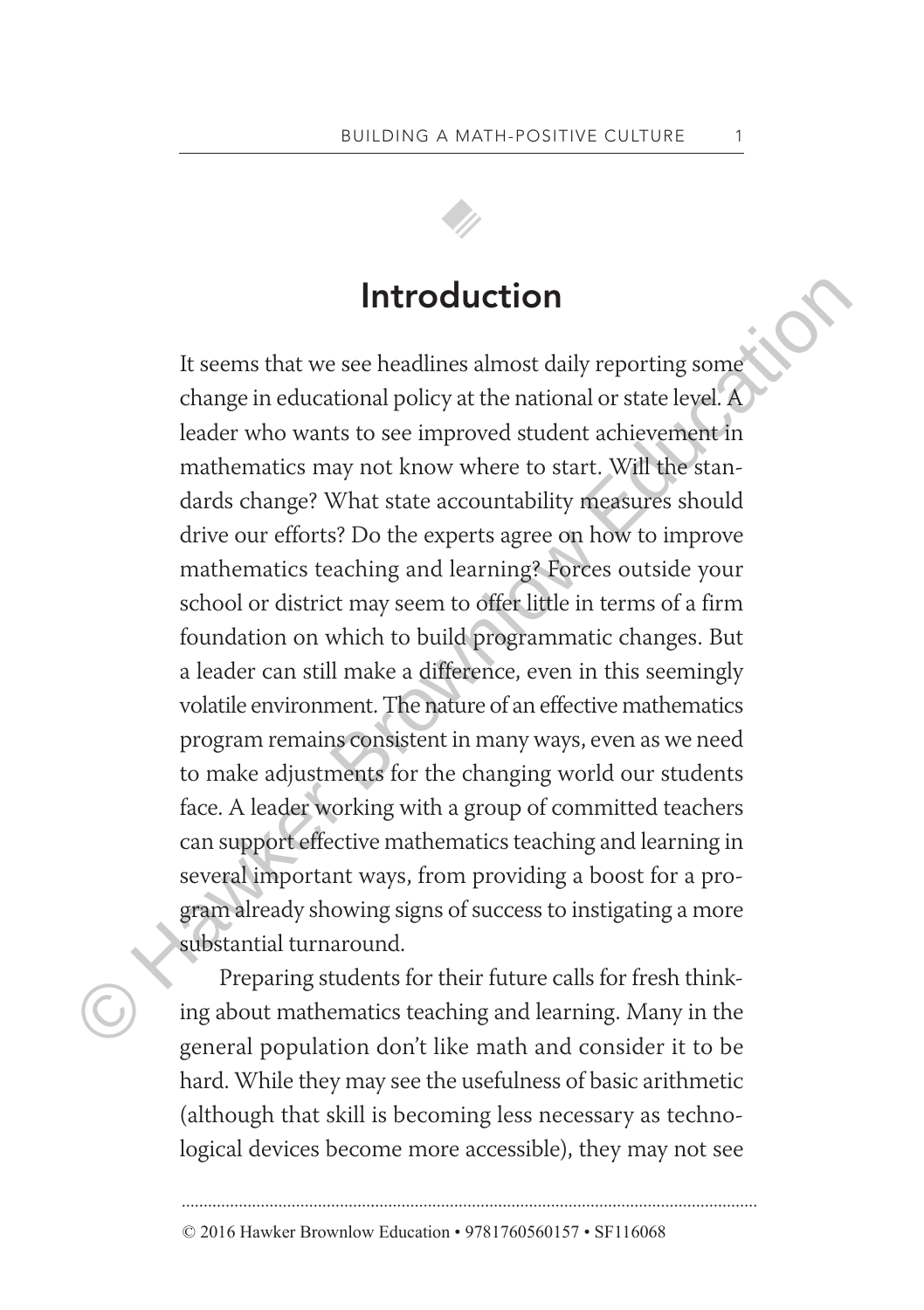the use for other types of mathematics, such as algebra. And many believe that math ability is something a person is born with—or without. Yet, quantitative skills are becoming more and more important for dealing with the pervasive use of data in our daily lives. The need for a renewed vision of vibrant, relevant mathematics has never been greater. And the need to sell the public—and even teachers—on the importance of broad and deep mathematics education presents not only a significant challenge but also a great opportunity for leaders.

Shifting the mathematics program in a school or school system is an ambitious task that can yield huge benefits for students. Leaders can effectively drive such an effort using some key tools, depending on their particular role and job responsibilities. They can build collective support around a new vision of mathematics, provide essential resources and support for teachers, and implement or encourage policies that nurture and sustain long-term improvement. From the contract and streamed value of the streamed value of the medication<br>and more and more important for dealing with the pervasive<br>use of data in our daily lives. The need for a renewed vision<br>of vibrant, relevant mat

This brief book offers an overview of what an effective and successful mathematics program might look like at any level in the K–12 system, as well as examples of what a leader can do to support support that goal. We will consider the needs and abilities of the students we serve, the nature of the mathematics we want them to learn, the kinds of classrooms where that learning can best take place, the culture of schools where such classrooms thrive, and the first steps in a process for creating those schools.

To further explore how to create and support math classrooms focused on meaning and deep understanding,